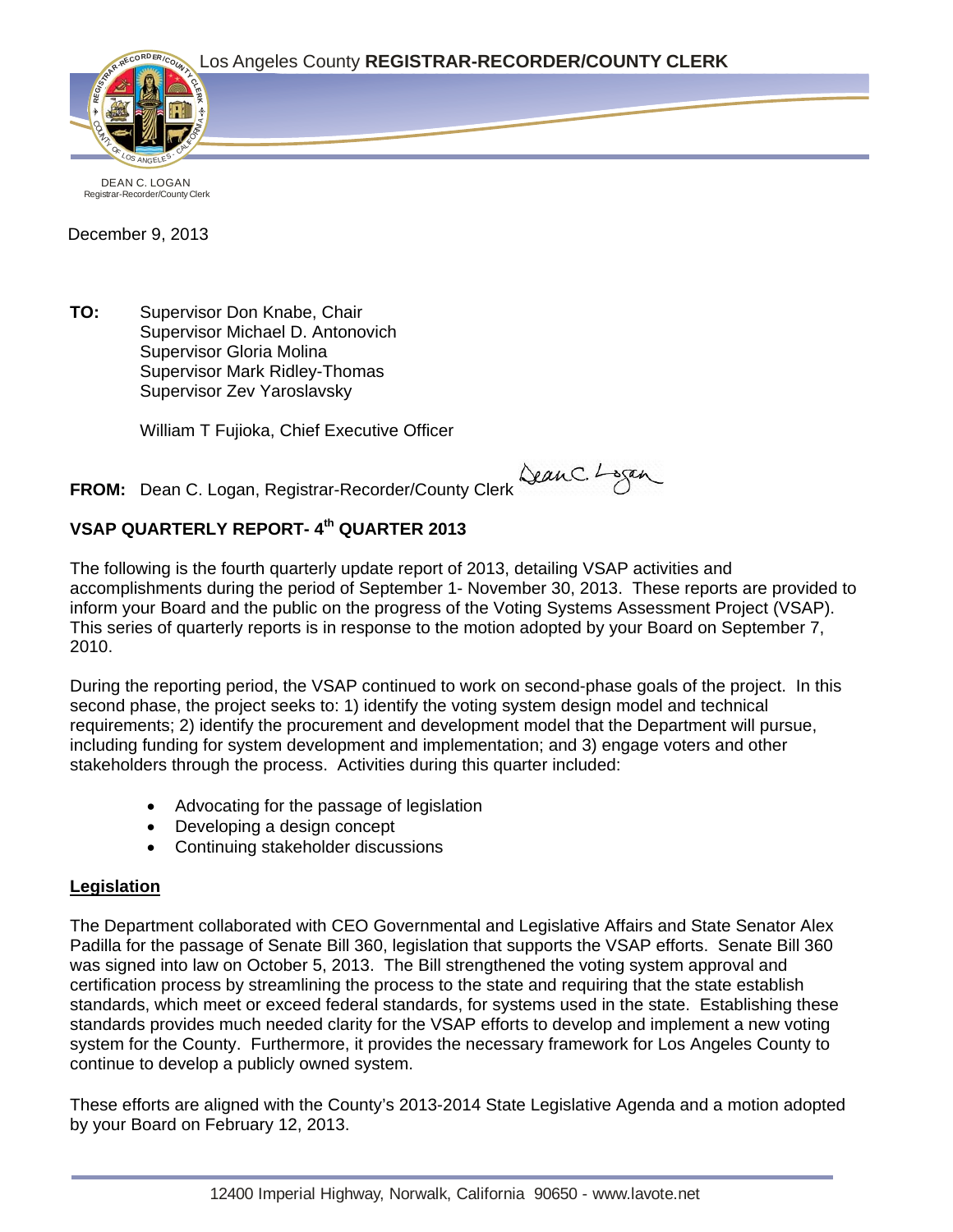Board of Supervisors December 9, 2013 Page 2

## **Design Concept**

In April 2013, the Department launched the initial design phase of the VSAP in partnership with the global design firm IDEO<sup>1</sup>. IDEO was tasked with developing a voting system concept aimed at meeting the diverse needs of Los Angeles County voters. Using an iterative, human-centered design process, IDEO has led us through two system design phases which first translated public opinion data to three design concepts and then refined the three design options into one concept that best meets the needs of Los Angeles County voters.

In order to fully understand the needs of Los Angeles County voters, in the initial phase IDEO met with a diverse group of voters including voters with a various range of disabilities and/or special needs. IDEO also met with pollworkers, County staff, VSAP Advisory Committee members, VSAP Technical Advisory Committee members, and other stakeholders. Using the data gathered through these various interactions, in addition to the data VSAP gathered since the initiation of the project, IDEO produced a set of three draft voting system concepts<sup>2</sup>. The three voting system concepts were distinct representations of an ideal voting system model which includes a ballot marking device, paper ballot, and expanded locations for voters to mark and cast a ballot.

In the second phase, IDEO continued to refine the voting system concepts by engaging voters, pollworkers, and other stakeholders to test the concepts. The concepts evolved based on user feedback and a second set of concept iterations emerged that was further tested with users<sup>3</sup>. From this user testing, an ideal voting system concept emerged<sup>4</sup>. This model was further tested and refined, concluding the phase with the development of a low-fidelity prototype of the concept. The system specifications and requirements for this concept now need to be detailed in order to produce a high-fidelity, fully functioning prototype for refinement and testing.

We are currently detailing the scope of work for the next phase of the project. In this process we will identify detailed requirements and specifications needed to enter and complete this next phase, the system engineering phase. The system engineering phase will include drafting software and hardware specifications, testing, and developing a high-fidelity, fully functioning prototype.

Once a proposed scope of work and a phase three project plan is completed, we will present these to your Board.

## **Stakeholder Discussions**

The Department continues to meet with voters, regulators, experts, and other stakeholders with the intent of keeping them informed and engaged in the process as well as gathering data and information that is of benefit to the VSAP. During this period, the Department's project staff met with the Community Voter Outreach Committee, the Voting Accessibility Advisory Committee, members of United Cerebral Palsy Los Angeles, as well as Georgia Tech Research Institute and Clemson University staff.

1. Georgia Tech Research Institute (GTRI)- September 9, 2013 VSAP staff met with GTRI to provide a VSAP status update and to discuss how the projects align and may support each other.

 $\overline{a}$  $1$  IDEO is an award-winning global design firm that takes a human-centered, design-based approach to helping organizations in the public and private sectors innovate and grow. http://www.ideo.com/ 2

http://www.lavote.net/Voter/VSAP/PDFS/posters\_for\_one\_simple\_system\_vote\_your\_way\_three\_<br>easy\_steps.pdf

asteps.//www.lavote.net/Voter/VSAP/PDFS/cricket\_tallboy\_in\_a\_box.pdf<br>4 http://www.lavote.net/Voter/VSAP/PDFS/single\_concept\_phase\_2\_final.pd